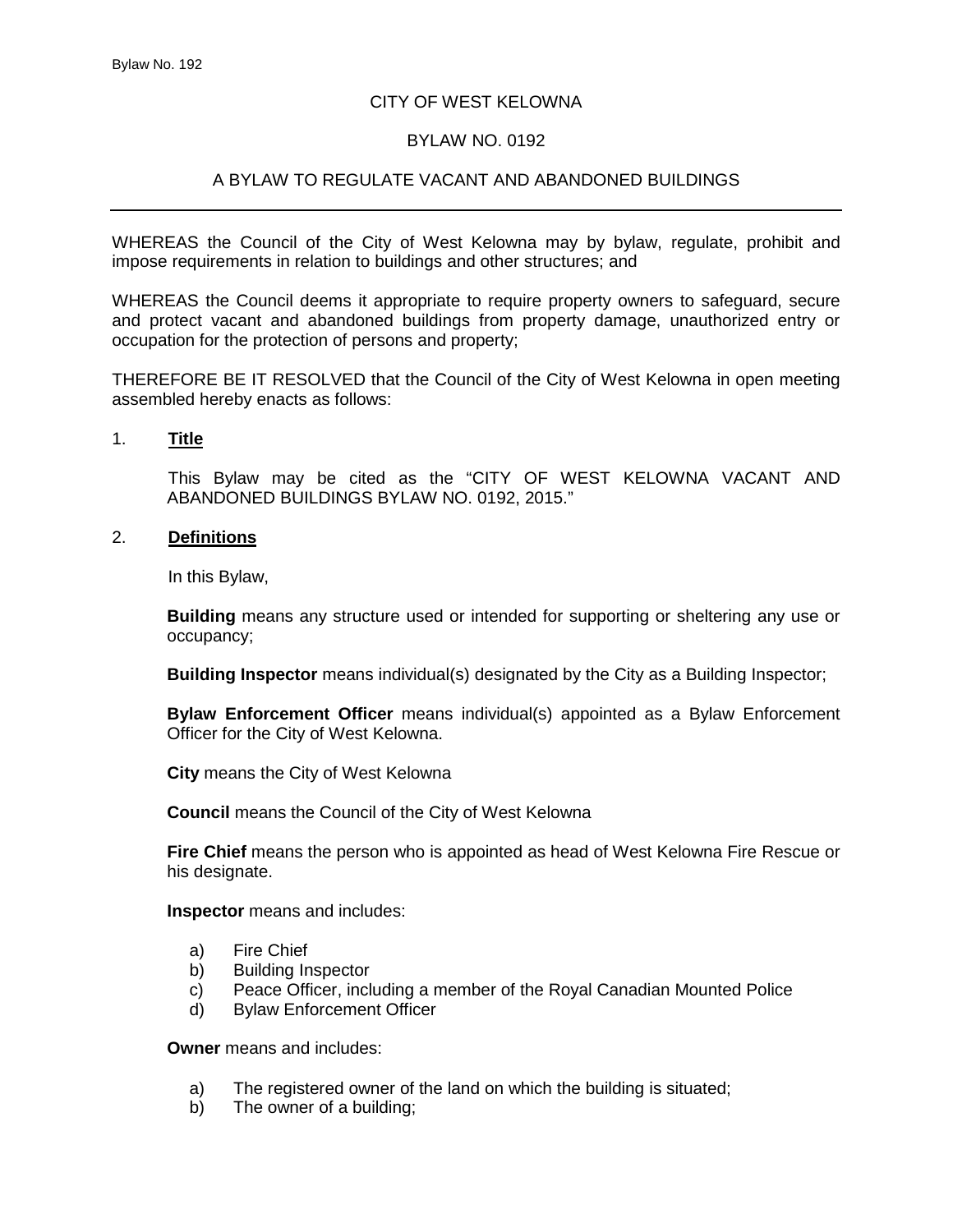- c) The person managing or receiving the rent of the land or the building, or who would receive the rent if the land and building were let, whether on the person's own account or as agent or trustee or receiver of any other person;
- d) A vendor of the building under an agreement for sale who has paid any municipal taxes thereon after the effective date of the agreement;
- e) The person for the time being receiving installments of the purchase price if the building were sold under an agreement for the sale; and
- f) A lessee or occupant of the property who, under the terms of a lease, is required to repair and maintain the building.

**Vacant and Abandoned** means any building, unit within a building, or portion of a building that is not occupied and that may also be unfinished or dilapidated, fire damaged, open to the elements, capable of unauthorized entry, or that may endanger life or property.

#### 3. **Requirements for Vacant and Abandoned Buildings**

- 3.1 Every owner of a building in the City of West Kelowna shall maintain the building in accordance with the requirements of this Bylaw.
- 3.2 No person shall allow a building to stand vacant and abandoned for more than 30 consecutive days unless the building is in compliance with Section 3.3 of this Bylaw or the vacancy is otherwise authorized under Section 4 of this Bylaw.
- 3.3 Except as authorized under Section 4 of this Bylaw, every Owner of real property that contains a building that has been vacant and abandoned for more than 30 consecutive days must:
	- a) Secure the building in compliance with the standards set out in Schedule "A", attached to and forming part of this Bylaw; and
	- b) Maintain the building in compliance with the standards set out in Schedule "B", attached to and forming part of this Bylaw; and
	- c) Within 30 days of an Order by an Inspector, maintain \$2,000,000 in liability insurance and obtain a Vacant and Abandoned Building Regulation Permit.

#### 4. **Exemptions**

- 4.1 No person shall allow a building to stand vacant and abandoned for more than 30 days unless the person is in compliance with Section 3.3 of this Bylaw or one of the following applies:
	- a) The building is the subject of an active building permit for repair, rehabilitation, or demolition, and the owner is progressing diligently to complete the repair, rehabilitation, or demolition; and, the owner is complying with the Maintenance Standards required under Schedule "B" of this Bylaw while the building is being repaired, rehabilitated or demolished.
	- b) The building meets all applicable codes, is ready for occupancy and is actively being offered for sale, lease, or rent at fair market value. The building is to be supplied with minimum utilities to maintain the proper functioning of the facilities as well as to prevent damage to mechanical and plumbing facilities from freezing. Any buildings that are classified to have a fire alarm and/or fire suppression systems must maintain electrical and heating systems to maintain these life safety components. In addition, the owner must also ensure: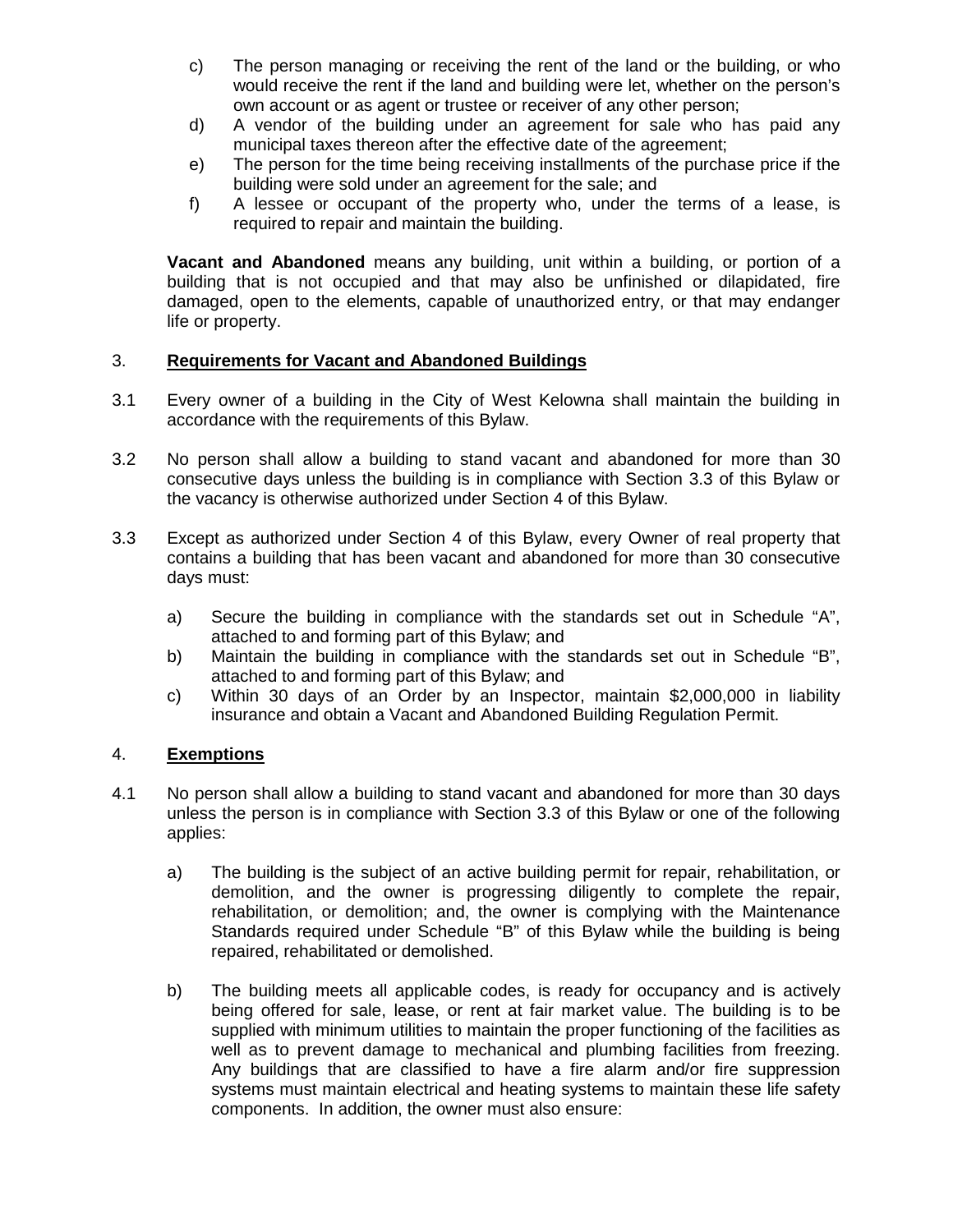- i) that all combustible materials within a vacant and abandoned building are removed to reduce any potential fire load; and
- ii) there is no illegal occupancy; and
- iii) there is no existence of rodents or any other potential health or safety risks to the municipality.
- c) The Inspector determines that the building does not constitute a nuisance or hazardous condition requiring building permits for remedial work or demolition.

# 5. **Inspections of the Exterior of Vacant and Abandoned Buildings Without Notice**

- 5.1 An Inspector may enter onto land without notice and without the consent of the owner in order to monitor a building that is boarded or appears to be vacant and abandoned in order to determine:
	- a) whether the building is vacant and abandoned; and
	- b) whether a vacant and abandoned building is to be secured; and
	- c) whether the building complies with this Bylaw.

# 6. **Other Inspections**

6.1 Without limiting the authority set out in Section 5, an Inspector is authorized to enter at all reasonable times on any property subject to this Bylaw, to ascertain whether any regulations or directions contained herein are being observed.

## 7. **Inspector May Issue Orders and Impose Requirements**

- 7.1 Where an Inspector reasonably believes any building on a property is vacant and abandoned for more than 30 consecutive days, the Inspector will notify the owner in writing and order the owner to do one or more of the following:
	- a) apply for a Vacant and Abandoned Building Regulation Permit;
	- b) apply for a Building Permit to demolish or to renovate a building so that it is in a state of safe occupancy in that it complies with the City's Building Regulation Bylaw; further, the owner may be required to retain a Professional Engineer licenced or registered to practice in British Columbia to perform a field evaluation of an existing building and any required remedial work to make the structure safe for occupation or further inspections.
- 7.2 The Inspector's powers under Section 7.1 are applicable notwithstanding the exemptions set out in Section 4 of this Bylaw where the Inspector reasonably believes any building on a property is vacant and abandoned and constitutes a fire risk or a safety hazard.

## 8. **Vacant and Abandoned Building Regulation Permit**

- 8.1 In order to obtain a Vacant and Abandoned Building Regulation Permit, an owner of a building must:
	- a) apply to the Building Inspector for an inspection within 30 days of receiving an Order by the Inspector and pay the fee imposed for an inspection as specified in the Fees and Charges Bylaw; and
	- b) provide an address for service of notices and Orders during the period that the Permit is valid and thereafter, provide prompt notice of any change in the address given for service; and
	- c) pay the permit fee as established within the Fees and Charges Bylaw; and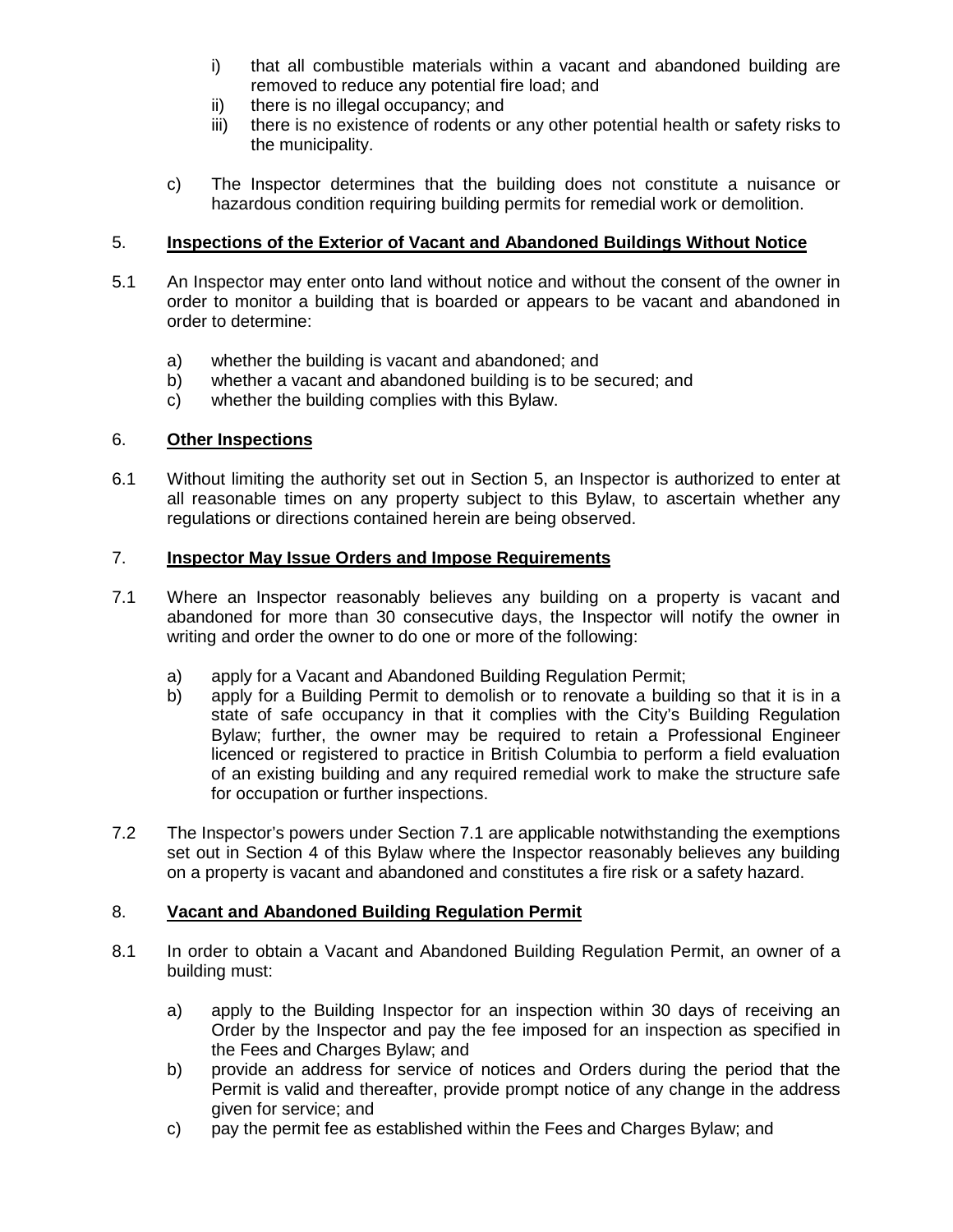- d) provide the Inspector with a copy of the Certificate of Insurance required in Section 3.3; and
- e) ensure that all combustible materials within the vacant and abandoned building are removed to reduce any potential fire load.
- 8.2 Upon completion of the requirements in Section 8.1, the owner may obtain from the City, a Vacant and Abandoned Building Regulation Permit for a period of 12 months from the date it is issued. The Permit is automatically transferred to the next Owner of the property but for clarity, it retains its original expiry date.
- 8.3 An owner must display a Vacant and Abandoned Building Regulation Permit in a prominent location as determined by the Inspector.

## 9. **Partial Refund of Fees**

9.1 The owner holding a Vacant and Abandoned Building Regulation Permit is entitled to a partial refund of the permit fee, as set out in the Fees and Charges Bylaw, if the building, subject to the permit, is remediated or demolished within 6 months of registration. Any outstanding fees, utility charges or penalties imposed on the owner pursuant to this or another Bylaw shall be deducted from any refund paid.

#### 10. **Monitoring Inspections Following Issuance of a Vacant and Abandoned Building Regulation Permit**

- 10.1 Every owner with a Vacant and Abandoned Building Regulation Permit shall allow for entry of an Inspector, at least every 90 days, into a vacant and abandoned building for the purposes of ensuring:
	- a) the building is secured against unauthorized entry as per Schedule "A" of this Bylaw; and
	- b) the building is maintained as per Schedule "B" of this Bylaw; and
	- c) that all combustible materials within a vacant and abandoned building are removed to reduce any potential fire load; and
	- d) there is no illegal occupancy; and
	- e) there is no existence of rodents or any other potential health or safety risks to the City.
- 10.2 Once a Vacant and Abandoned Building Regulation Permit has been issued, no additional or subsequent Vacant and Abandoned Building Regulation Permit may be issued in respect of the Building until and unless Council has approved an additional Permit to be issued under Section 11.

## 11. **Council May Order Additional Permit to be Issued**

- 11.1 Upon application by an owner in possession of a valid Vacant and Abandoned Building Regulation Permit and payment of any outstanding fees or penalties, Council may direct an additional Vacant and Abandoned Building Regulation Permit be issued in respect of the building, that is effective upon the expiry of the original Vacant and Abandoned Building Regulation Permit.
- 11.2 In determining whether to approve an additional Permit, Council must take into account:
	- a) whether the building creates a hazard or nuisance to adjacent buildings, the property, and the surrounding neighbourhood; and
	- b) the viability and credibility of the owner's plans to bring the building into compliance and maintain it thereafter in compliance with this Bylaw and other Bylaws; and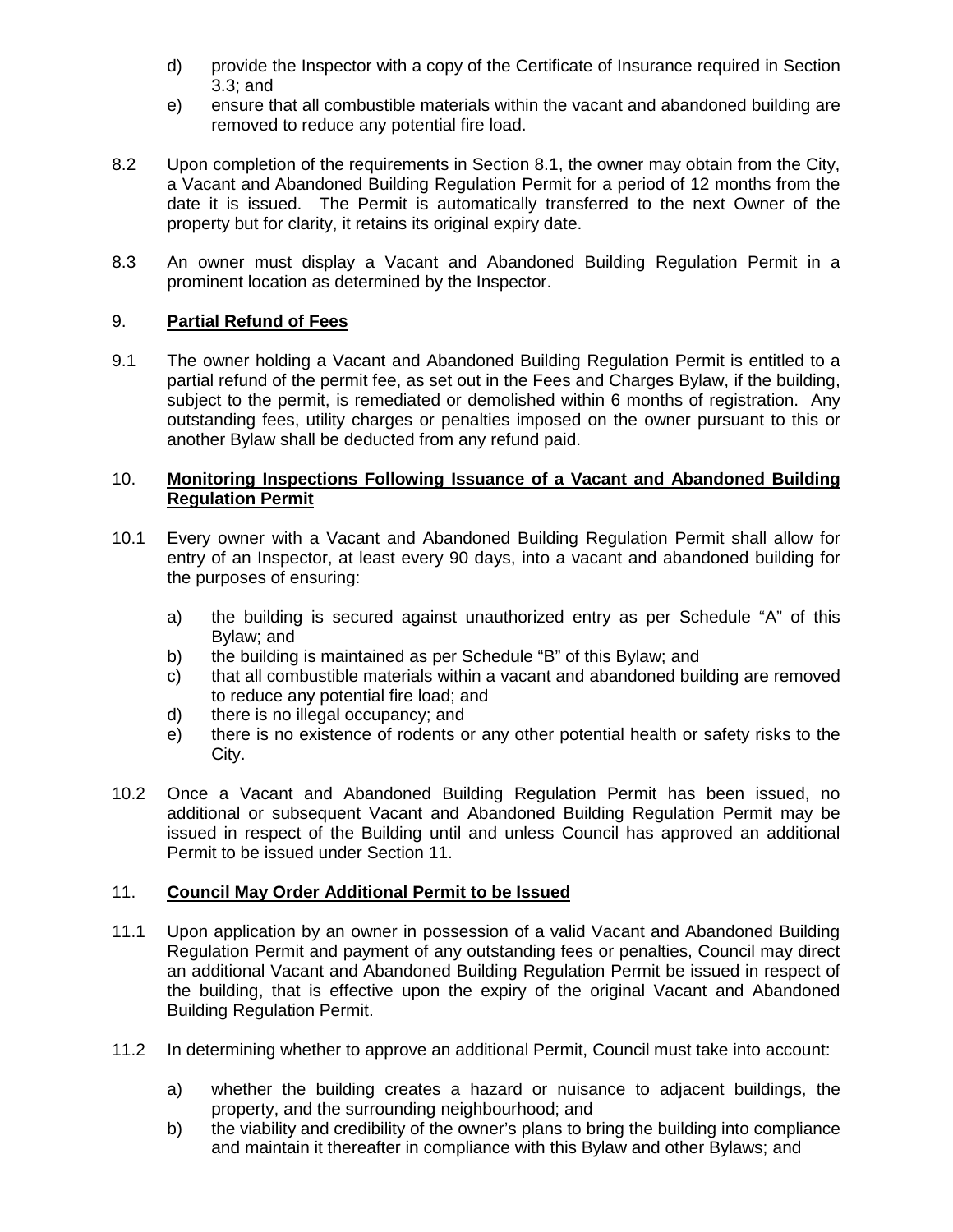- c) the likelihood that the building will be re-occupied or demolished in the future; and d<br>d) the owner's record of compliance or non-compliance with this Bylaw and othe
- the owner's record of compliance or non-compliance with this Bylaw and other Bylaws of the City.
- 11.3 In approving the issuance of an additional Vacant and Abandoned Building Regulation Permit, Council may impose any terms and conditions it considers reasonable. The Permit will be valid for up to 12 months.
- 11.4 An additional permit issued under Section 11.2 is conditional upon payment as described in the Fees and Charges Bylaw, including payment for any additional inspections that Council has deemed necessary.

# 12. **Additional Compliance Orders**

- 12.1 If, in the opinion of the Inspector, an owner of the building fails to comply with a requirement of this Bylaw, the Inspector may issue a written Order requiring that the owner bring the building into compliance with the provisions of this Bylaw within such time as the Inspector considers appropriate in the circumstances.
- 12.2 Notice of an Order issued under Section 12.1 of this Bylaw must state:
	- a) the civic address of the subject property; and
	- b) the legal description of the subject property; and
	- c) the particulars of the non-compliance with this Bylaw to be remedied; and
	- d) that the non-compliance with this Bylaw must be remedied within 14 days of the date of delivery of the Order, or a shorter time period if the Inspector determines it is reasonable and necessary; and
	- e) that if the owner or occupant fails to comply with the Order, the City may, without further notice, proceed to carry out the work required, and the cost of such work will be added to the taxes of the real property, and the owner or occupant or both may be subject to prosecution for an offence under this Bylaw.

## 13. **Notice by the City**

- 13.1 The Inspector may serve any notice or Order under this Bylaw as follows:
	- a) by registered mail addressed to the owner as recorded in the property records of the City; or
	- b) by hand-delivering it to the owner of the real property that is subject to the notice; or
	- c) if the Inspector is unable to effect notice pursuant to either (a) or (b) above, by posting it on a conspicuous place on the real property that is the subject of the notice and the notice shall then be deemed to be validly and effectively served for the purposes of this Bylaw at the expiration of 5 days immediately following the date the notice was posted.
- 13.2 Service of any notice or Order under this Bylaw will be considered sufficient if a copy of the notice or Order is provided as set out in Section 13.1 of this Bylaw and no liability or responsibility other than that set out in accordance with this Bylaw rests with the City to prove delivery of the notice.

# 14. **City May Carry-Out Work Required**

14.1 If an owner fails to comply with an Inspector's compliance Order within the time period specified in the notice, the City, by its workers or others, may at all reasonable times and in a reasonable manner, enter the property and bring about such compliance at the cost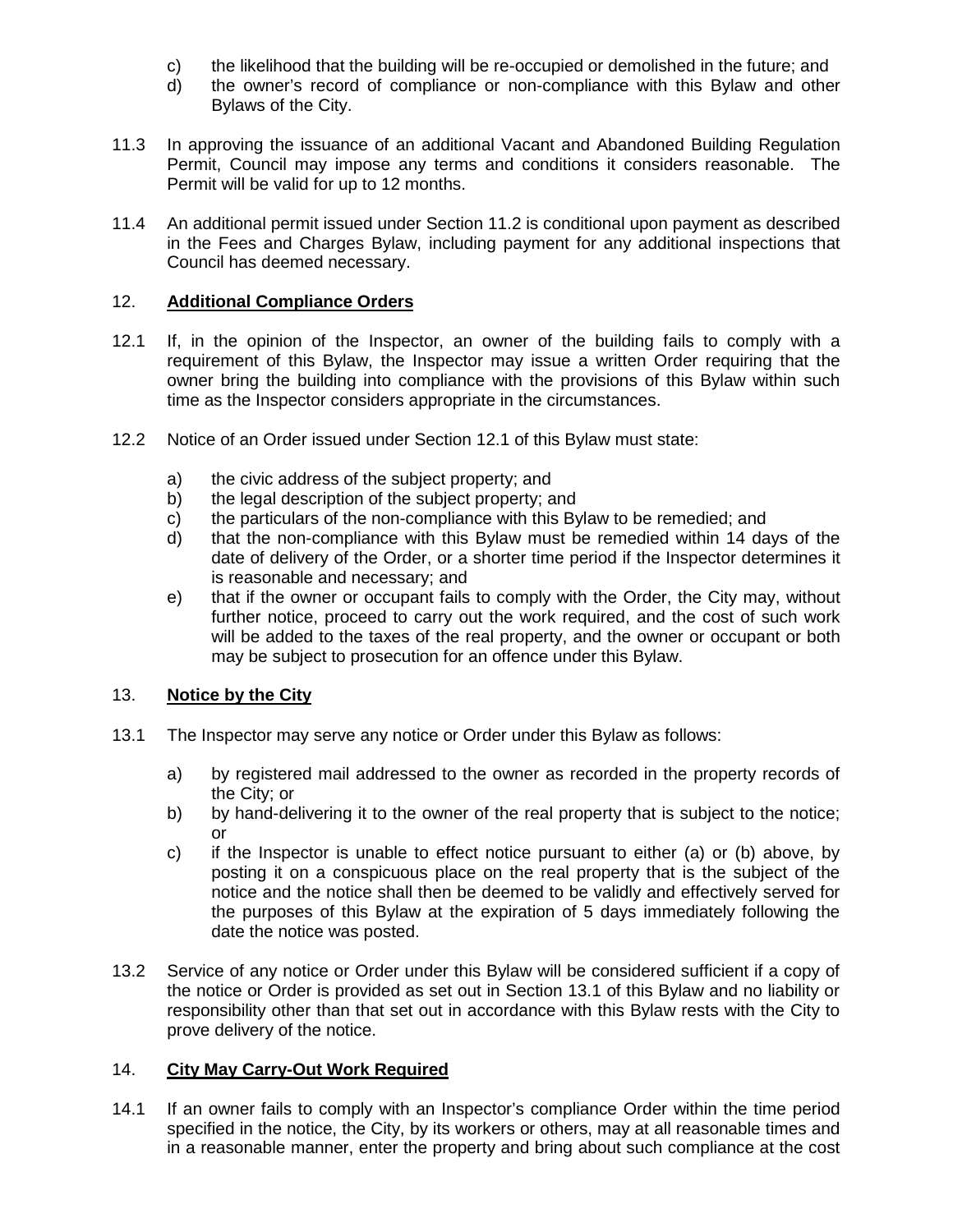of the defaulting owner. Costs by the City to achieve compliance with the Bylaw may include, but are not limited to, administrative costs, costs to attend property by City employees or its contractors, and the costs of removal, clean-up and disposal.

14.2 If an owner defaults in paying the cost referred to in Section 14.1 to the City within 30 days after receipt of a demand for payment from the City, the City may either recover from the owner, in any court of competent jurisdiction, the cost as a debt due to the City, or direct that the amount of the cost be added to the real property tax roll as a charge imposed in respect of work or service provided to the real property of the owner and be collected in the same manner as property taxes.

## 15. **Remedial Action Requirements**

- 15.1 Without limiting the foregoing, if at any time Council determines that the vacant and abandoned building is a nuisance or creates a hazard, Council may impose a remedial action requirement in accordance with Division 12 of Part 3 of the *Community Charter*, which may include, in part, a requirement that the owner demolish the vacant and abandoned building. The Owner may seek reconsideration by Council of a remedial action requirement within 14 days of receiving the Order by delivering written notice to the City.
- 15.2 Notice of a remedial action requirement must be provided in accordance with Section 77 of the *Community Charter*.

### 16. **Offence**

- 16.1 Every person who violates a provision of this Bylaw, or who suffers or permits any act or thing to be done in contravention of or in violation of any provision of this Bylaw, or who neglects to or refrains from doing anything required to be done by any provision of this Bylaw, is guilty of an offence against this Bylaw and is liable to the penalties imposed under this Bylaw.
- 16.2 Each day that a violation continues to exist may be deemed to be a separate offence against this Bylaw.
- 16.3 Every person who commits an offence against this Bylaw is liable, on summary conviction, to a penalty of not more than \$10,000.00.

## 17. **Severability**

17.1 If any section, subsection, clause, sub-clause or phrase of this Bylaw is for any reason held to be invalid, unlawful or unenforceable by the decision of any Court of competent jurisdiction, that section, subsection, clause, sub-clause of phrase shall be struck from the Bylaw and its severance shall not affect the validity of the remaining portions of this Bylaw.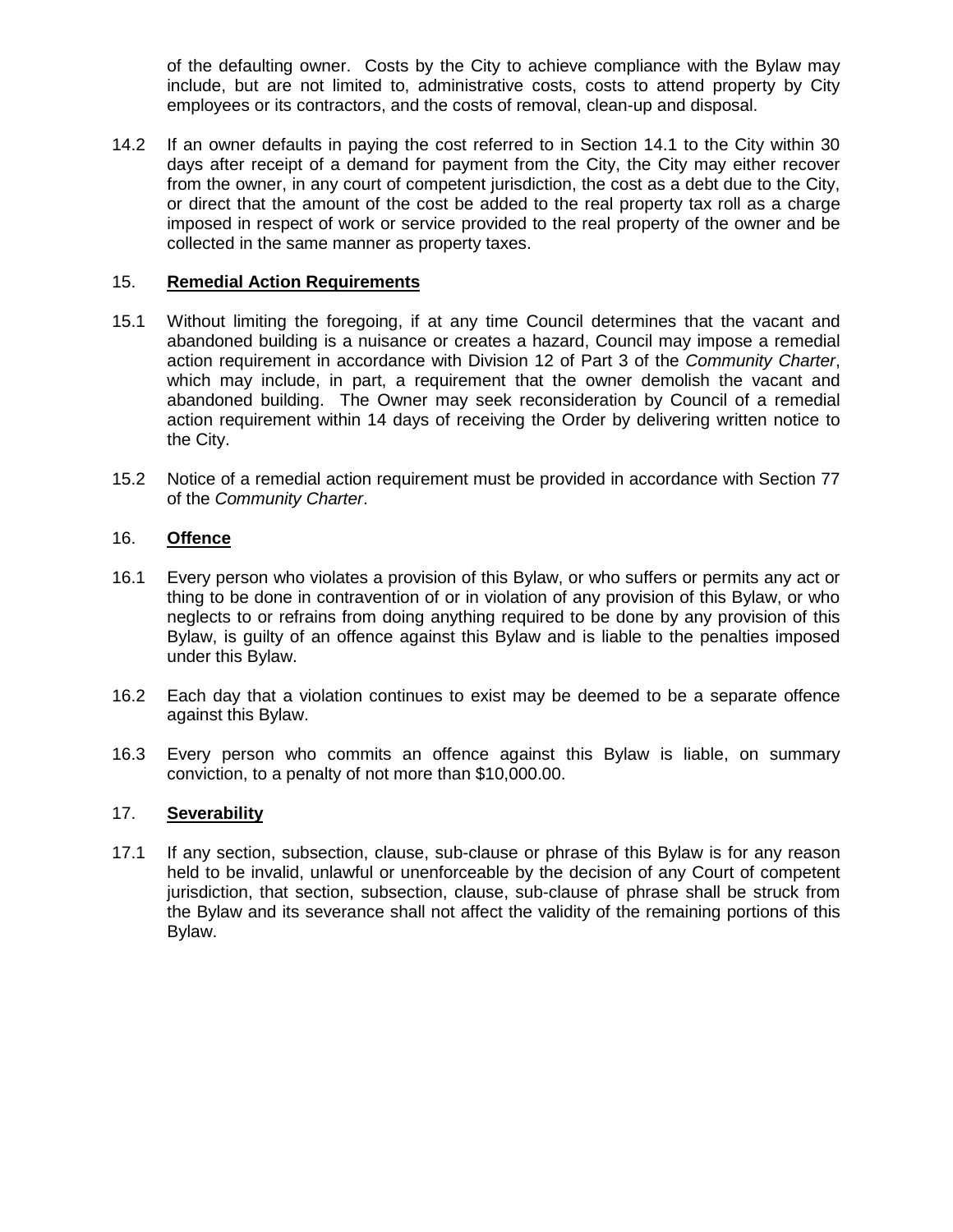#### READ A FIRST TIME THIS 29<sup>TH</sup> DAY OF SEPTEMBER, 2015 READ A SECOND AND THIRD TIME THIS 26 $^{\text{\tiny{\textsf{TH}}}}$  DAY OF APRIL, 2016 <code>ADOPTED</code> THIS 10 $^{\textsf{TH}}$  DAY OF MAY, 2016

'Doug Findlater'

M A Y O R

'Tracey Batten'

CITY CLERK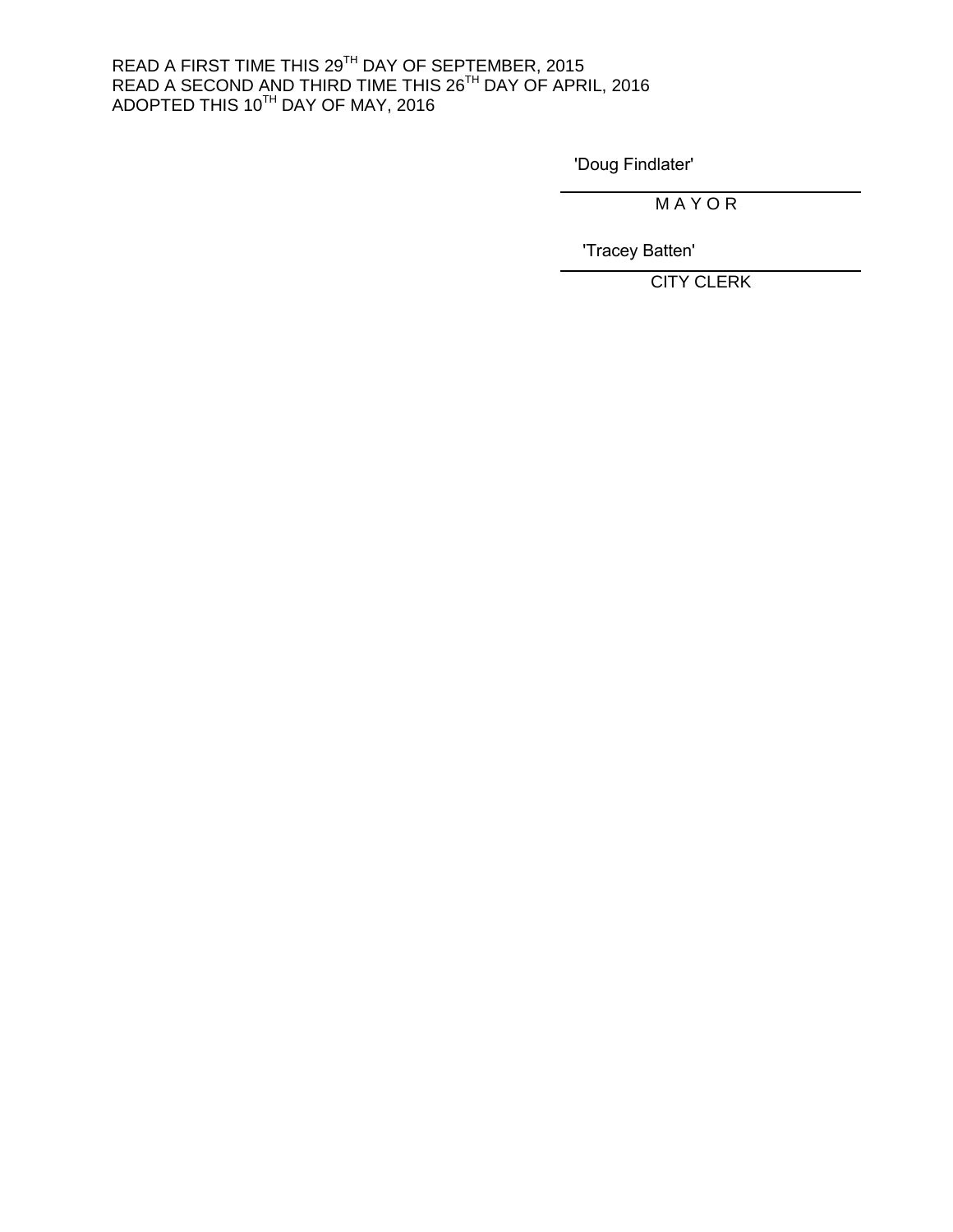# **Schedule "A" of Bylaw No. 0192**

The owner of a vacant and abandoned building must comply with either Part 1 or Part 2 of this Schedule "A" as follows:

#### Part 1:

- 1. In order to comply with Part 1 of Schedule "A", the owner of a vacant and abandoned building must ensure that:
	- a) all exterior doors to the vacant and abandoned building are operational, fit tightly within their frames when closed, and are locked so as to prevent entry; and
	- b) all windows are either permanently sealed or locked so as to prevent entry; and
	- c) all windows, doors, basement and attic hatchways and their frames are so constructed and maintained to completely exclude rain and substantially exclude wind from entering the building; and
	- d) all windows are in good repair and properly glazed.

#### Part 2:

- 1. In order to comply with Part 2 of Schedule "A", the owner of a vacant and abandoned building must ensure that the following requirements are met:
	- a) all doors, windows and other openings, other than the principal entrance at the basement and main (first) floor levels must be covered with a solid piece of plywood, at least 11 millimeters thick and secured with coated spikes at least 75 millimeters in length, spaced not more than 150 millimeters on centre;
	- b) the principal entrance must be covered with a solid piece of plywood, at least 11 millimeters thick, adequately secured with screws at least 50 millimeters in length, spaced not more than 150 millimeters on centre;
	- c) windows, doors and other openings at the second floor level must be covered with a solid piece of plywood, at least 9.5 millimeters thick and secured with coated spikes at least 75 millimeters in length, spaced not more than 150 millimeters on centre;
	- d) windows, doors and other openings at the third floor level or higher must be either:
		- i) secured in accordance with Part 1 of Schedule "A"; or
		- ii) covered with a solid piece of plywood, at least 8 millimeters thick and secured with coated spikes at least 75 millimeters in length, spaced not more than 150 millimeters on centre;
	- e) windows, doors and other openings at the third floor level or higher may be secured from inside the building; plywood applied to all other openings must be secured from the exterior;
	- f) plywood applied to openings must be installed and maintained in a way that is weather-tight and must be protected from the elements with at least two coats of paint, which is of a colour compatible with the exterior colour of the building. A hole must be cut in the plywood just large enough for the door hardware to protrude;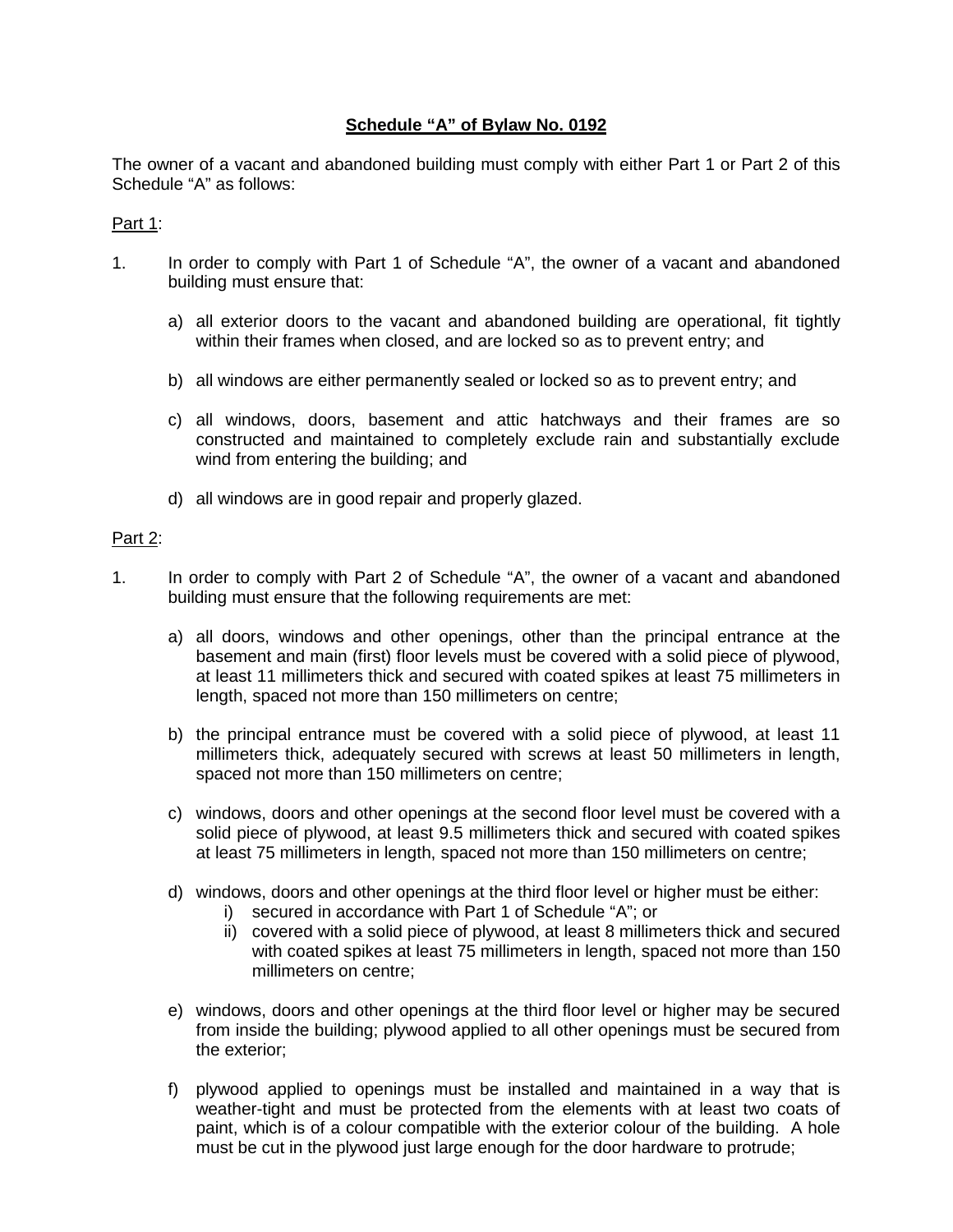- g) all floors above the first floor must be rendered inaccessible to entry by raising fire escapes and ladders to a height of at least four meters or guarding them in some other manner acceptable to an Inspector;
- h) all stair or window wells must be adequately secured either by:
	- i) filling them with concrete or unshrinkable fill; or
	- ii) covering the opening to them with a metal plate at least 8 millimeters thick and securing it so as to prevent it from shifting;
- i) electricity, natural gas and water must not be cut off if they are necessary to maintain fire protection systems or fire alarms;
- j) where they are not necessary to maintain fire protection systems or fire alarms, electricity, natural gas and water must not be cut off except in a manner satisfactory to an Inspector.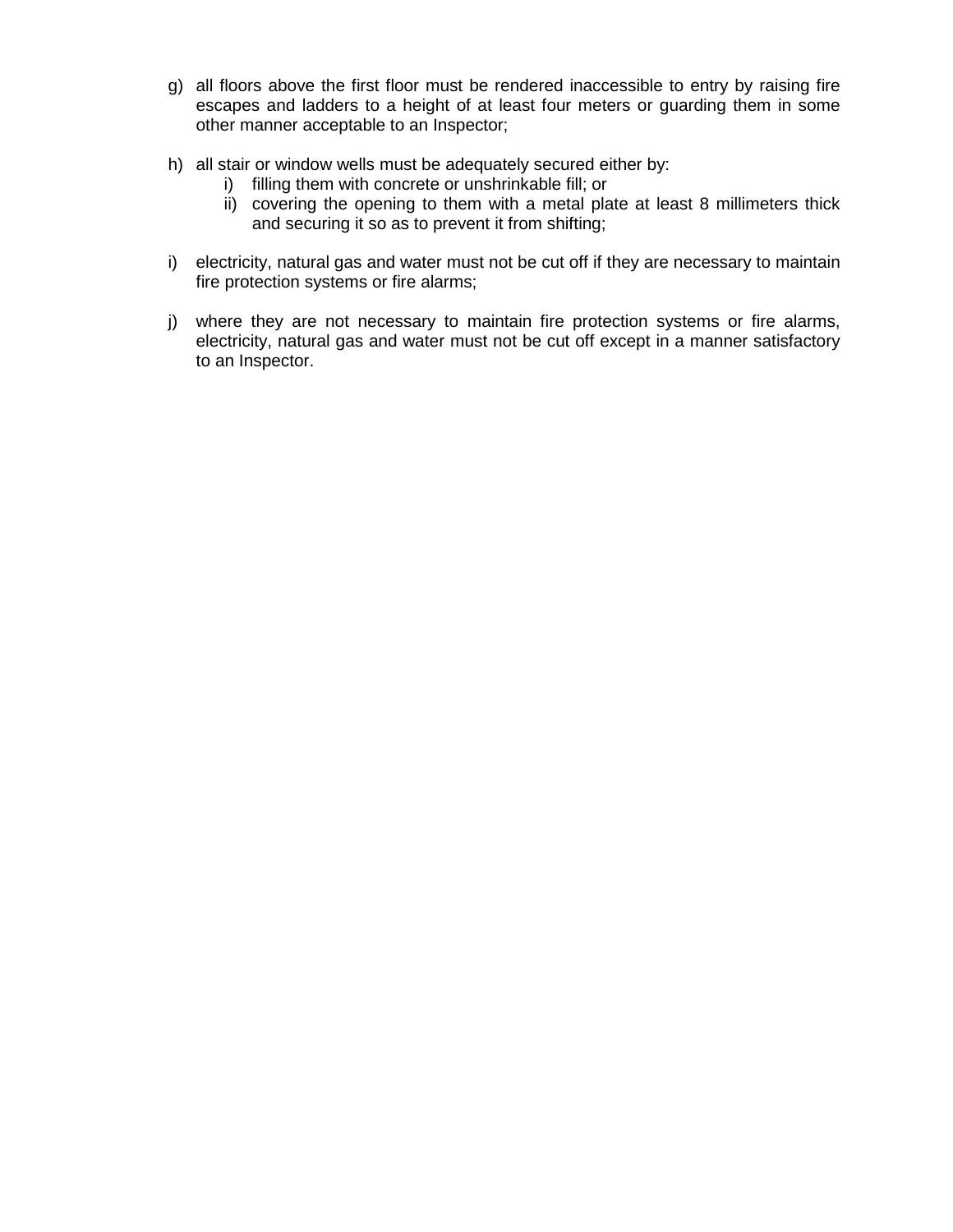# **Schedule "B" of Bylaw No. 0192**

The Owner of a vacant and abandoned building must comply with the following maintenance standards of this Schedule "B".

- 1. The exterior of every building must be constructed, repaired and maintained in a manner that:
	- i) ensures the integrity of the building envelope to safeguard, secure and protect the building from unauthorized entry or occupation, property damage, the weather, and from infestations of insects, rodents and other pests;
	- ii) prevents a substantial depreciation in property values in the immediate neighbourhood.

## EXTERIOR WALLS

- 2. a) All exterior surfaces must consist of materials that provide adequate protection from the weather;
	- b) all exterior walls and their components, including coping and flashing, must be maintained in good repair;
	- c) all exterior walls must be free of holes, breaks, loose or rotting boards or timbers and any other condition which might permit the entry of insects, rodents or other pests to the interior of the wall or the interior of the building;
	- d) exterior wood surfaces must be adequately protected against deterioration by the application of paint, stain or other protective coating;
	- e) no more than 25% of any painted area of any exterior wall may be blistered, cracked, flaked, scaled, or chalked away;
	- f) the mortar of any masonry or stone exterior wall may not be loose or dislodged;
	- g) the exterior of every building must be free of graffiti;
	- h) loose material must be removed from exterior walls, doors, and window openings.

#### ROOFS

- 3. Roofs must be constructed and maintained so as to prevent:
	- a) rainwater or melting snow falling on the roof from entering the building;
	- b) rainwater or melting snow falling on the roof from negatively affecting neighbouring buildings or properties;
	- c) objects and materials from falling from the roof.
- 4. Roofs, including fascia boards, soffits, cornices, flashing, eavestroughing, and downspouts must be maintained in a watertight condition.
- 5. Roof drainage must be controlled in order to eliminate or minimize runoff to neighbouring properties that:
	- a) accumulates or causes ground erosion;
	- b) causes dampness in the walls, ceilings or floors of any portion of any neighbouring building; and
	- c) accumulates on sidewalks or stairs in a manner so as to create a hazardous condition.